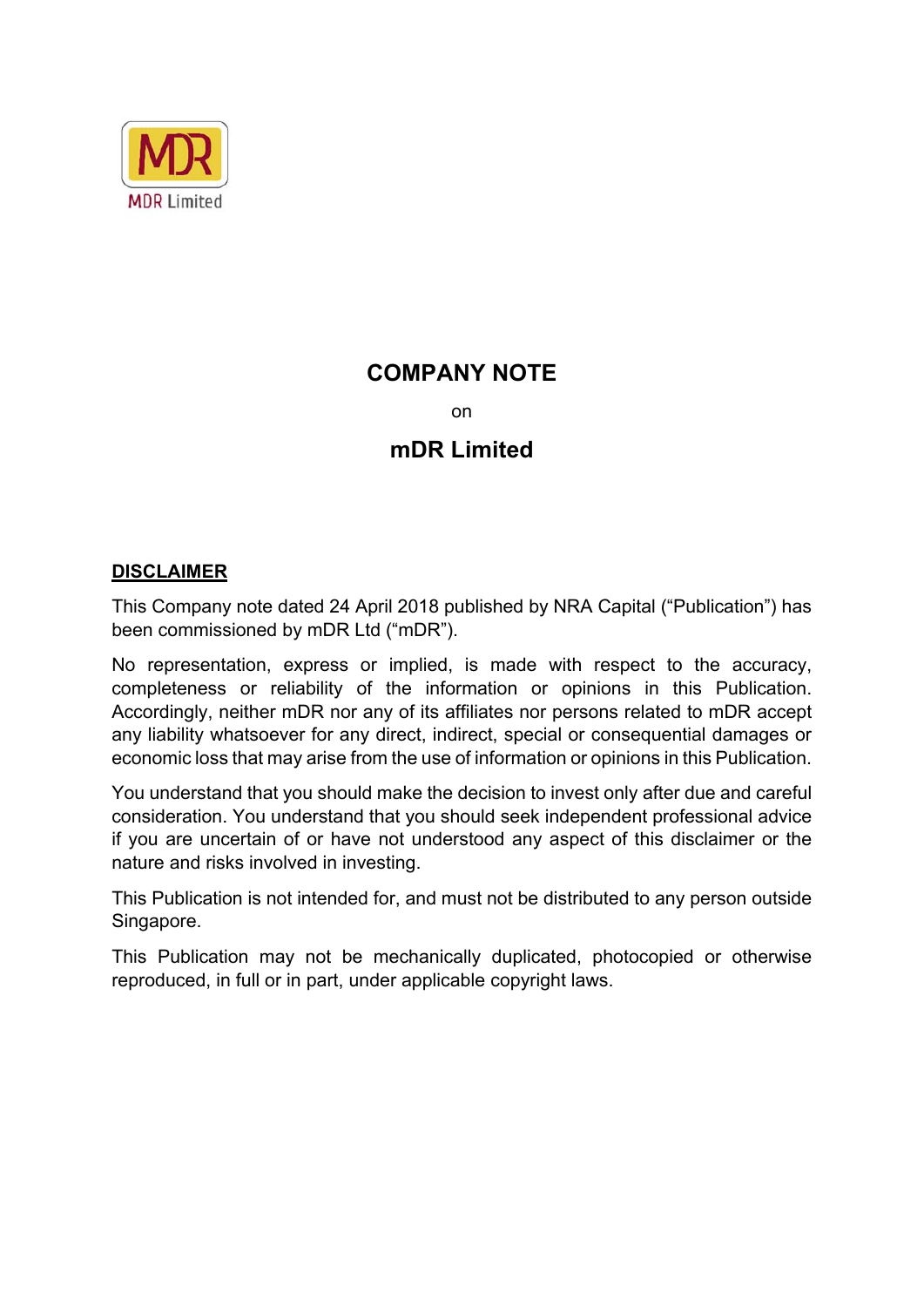### $mDR$  Limited  $\begin{array}{ccc} & & \text{company note} \ & \text{company note} \end{array}$

### **Unrated**

| <b>Current Price</b> | $0.3$ cents     |  |
|----------------------|-----------------|--|
| <b>Fair Value</b>    | $0.366 - 0.582$ |  |

Up / (downside) 21.9% – 93.9%

#### **Stock Statistics**

| <b>Market cap</b> | S\$37.58m   |
|-------------------|-------------|
| 52-low            | $0.2$ cents |
| 52-high           | 0.8 cents   |
| Avg daily vol     | 16,180,994  |
| No of share       | 12,528m     |
| <b>Free float</b> | 72.21%      |

#### **Key Indicators**

| <b>ROE FY17</b> | 6.3%     |
|-----------------|----------|
| <b>ROA FY17</b> | 4.8%     |
| P/BK            | 0.57x    |
| Net gearing     | Net cash |

#### **Major Shareholders**

| Lee Ewe Ming          | 20.78% |
|-----------------------|--------|
| <b>Ong Ghim Choon</b> | 7.01%  |



*Source: Bloomberg*

#### **Liu Jinshu**

(+65) 6236-6878 research@nracapital.com [www.nracapital.com](http://www.nracapital.com/)

#### **Buying into Future Growth**

- **Background.** Mobile handset and accessories distributor, retailer and aftermarket services provider mDR Limited is seeking shareholders' approval at an EGM on 27 April 2018 to conduct a Rights-cum-Warrants Issue to raise funds in preparation for its expansion into New Businesses in Property and Investments.
- **New Businesses have showed results.** Growth has been mixed for mDR's Core Businesses. In 2017, gross profit fell by 2.1% despite revenue growth of 4.5%. In May 2017, mDR appointed its Executive Chairman Mr. Edward Lee Ewe Ming to the Board and thereafter started a new Investment segment that added S\$1.5m of income and led group PATMI to grow by 39.5% from S\$2.9m to S\$4.1m in 2017. Showing confidence and commitment to shareholders, the group also raised dividends in 2017.
- **Rights cum Warrants Issue to fund business expansion**. The Rightscum-Warrants Issue will allow mDR to make scale up the New Businesses and generate higher return. In turn, the warrants allow shareholders to increase future participation at a fixed cost, thereby enhancing return from future growth. One risk is that the proposed Investment mandate is extensive and may expose the group to more risks. However, mDR plans to impose higher Board oversight in investment decisions after approval has been obtained at the EGM.
- **Current fair value of S\$46m S\$73m.** On a fully diluted basis, we value mDR at 0.151 – 0.229 cents versus a cost of 0.129 cents, assuming the conversion of only the in-the-money Warrants. Some premium of at least 16.5% has been added to the capital raised, to reflect future excess return. The Investment segment generated an annualised return of S\$3m or 17.5% over invested capital in 2017, which led us to value the Investment segment today at a premium instead. Moreover, most of the funds raised will be used in the New Businesses. However, the wide bid-ask spread of 0.1 cent will limit the realization of any immediate gains. The group is probably targeting investors that aim to hold their shares over the next six to 36 months. This risk can be mitigated via various corporate actions e.g. a capital reduction or a share consolidation, after several years of profit growth.
- **More exciting outlook with new direction.** As the Warrants will mature over six, 18 and 36 months from their dates of issue, we expect the management to accelerate business momentum and introduce more new developments over these timeframes and enhance value, after approval has been obtained at the EGM. In turn, participating investors will benefit from potentially higher value creation and low entry prices. We do not rate mDR at this juncture due to the wide bid-ask spread and the absence of more information about future projects.

| <b>Key Financial Data</b> |           |         |         |
|---------------------------|-----------|---------|---------|
| (S\$ m, FYE Dec)          | 2015      | 2016    | 2017    |
| Sales                     | 318.95    | 263.29  | 275.03  |
| <b>Gross Profit</b>       | 30.36     | 27.88   | 27.28   |
| Net Profit                | 4.06      | 2.94    | 4.10    |
| EPS (cents)               | 0.032     | 0.023   | 0.033   |
| EPS growth $(\%)$         | <b>NA</b> | $-28.1$ | 43.5    |
| PER(x)                    | 9.38      | 13.04   | 9.09    |
| NTA/share (cents)         | 0.499     | 0.514   | 0.524   |
| DPS (cents)               | 0.00798   | 0.01038 | 0.01197 |
| Div Yield (%)             | 2.66      | 3.46    | 3.99    |
|                           |           |         |         |

*Source: Company, NRA Capital forecasts*

### nra capital

24 April 2018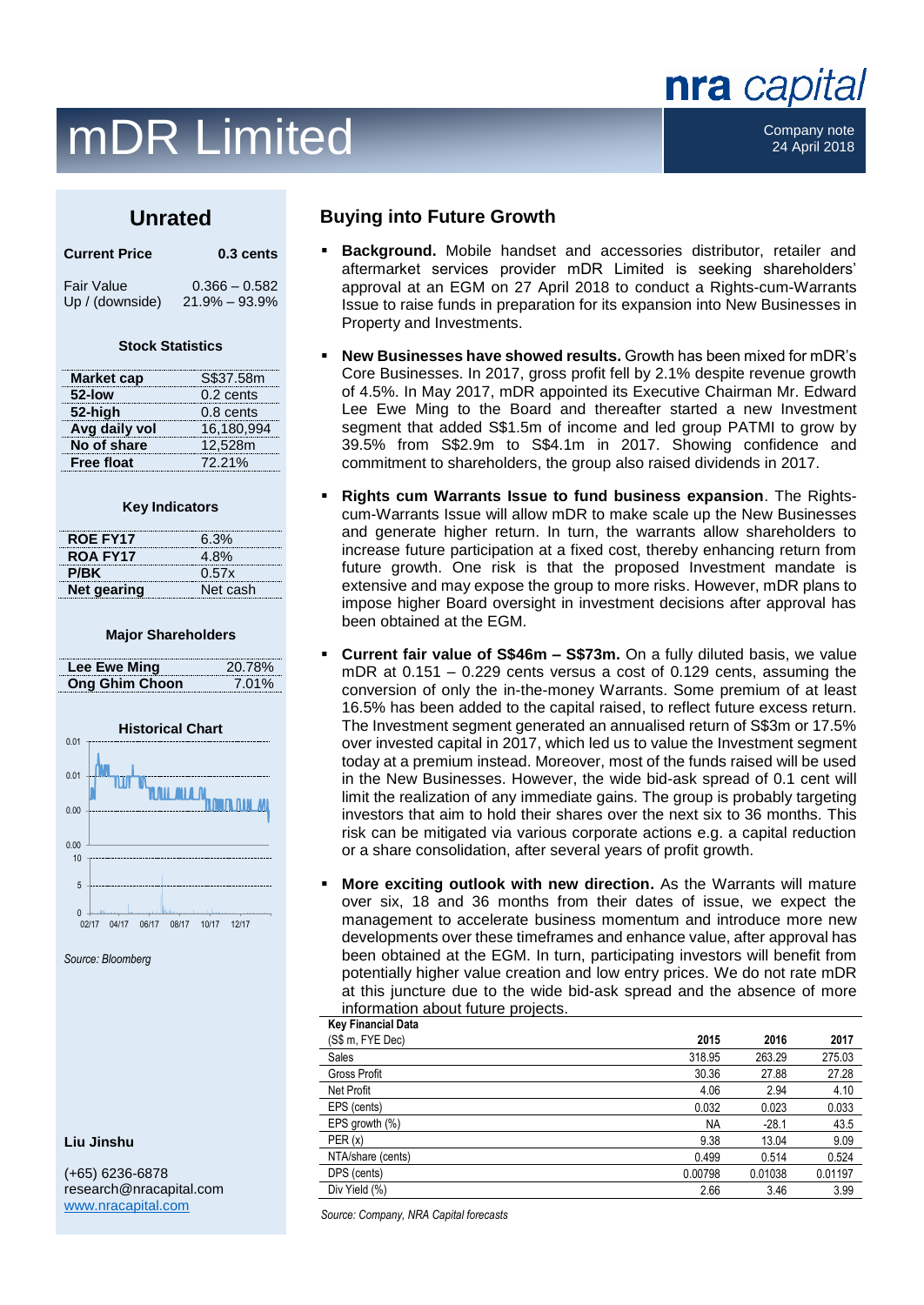**Company background.** mDR Limited is an established after-market service provider for mobile phones and various consumer electronic products. Its businesses are organised into four segments – a) After-Market Services (AMS), b) Distribution Management Solutions (DMS), c) Digital Inkjet Printing for Out-Of-Home Advertising Solutions (DPAS) and d) Investment. The Investment segment was added in 2017.

AMS provides after-market service for mobile equipment and consumer electronic products. DMS is a distributor and retailer of mobile telecommunication equipment and mobile related services, including prepaid cards. DPAS provides digital inkjet printing for point-of-sale and out-of-home advertising solutions. The Investment segment comprises of investment in marketable securities and loans.

Subject to the approval of shareholders at an EGM on 27 April 2018, mDR also plans to diversify and undertake a property business in Singapore, i.e. acquire, invest in, trade in and manage property and related assets in Singapore. The group also plans to develop and expand the Investment segment to invest and trade in a wider variety of asset classes and instruments, such as unquoted and quoted securities, REITs, private equity funds and corporate loans.







*Source: Company, NRA Capital*

**Core businesses remained stable in 2017.** For the financial year ended 31 December 2017, group revenue from continuing operations grew by 4% or S\$11.74m to S\$275.03m, mainly due to an increase in sale of handsets, wholesale of accessories and line connections for operators at the DMS segment. AMS segment revenue fell due to a decrease in repair volume. The DPAS segment's revenue remained stable at S\$7.2m.

Gross margin retreated slightly from 10.6% in 2016 to 9.9% in 2017 due to lower revenue contribution by the higher margin AMS segment and lower DMS segment gross margin. The AMS segment had a gross margin of 25% in 2017. Although the DMS segment's gross margin fell from 8.2% in 2016 to 7.7% in 2017, segment gross profit still grew marginally or by S\$0.1m in 2017 on higher revenue. Group gross profit fell by S\$0.6m in 2017.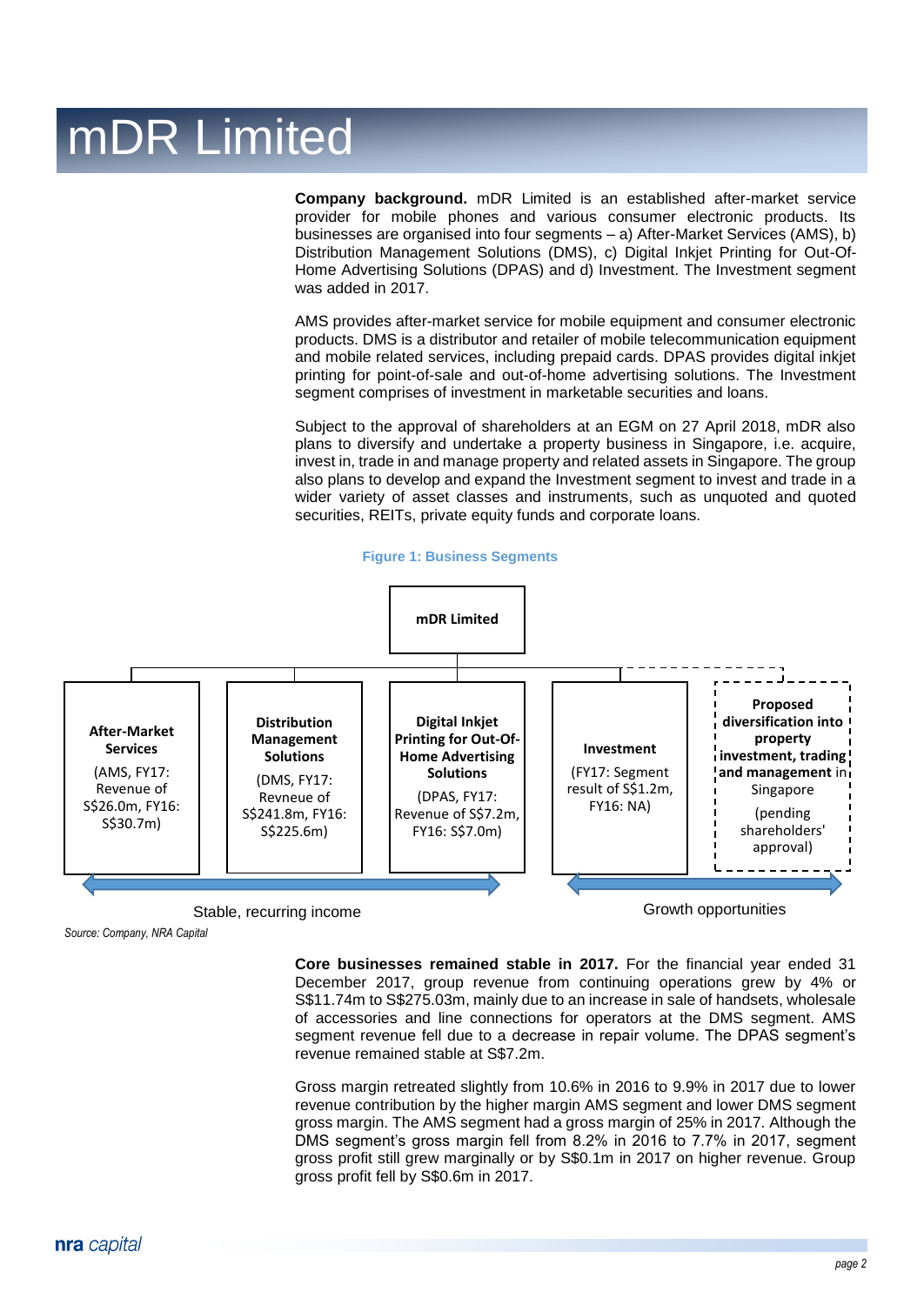Estimated earnings of S\$2.4m from the Core Businesses were also matched by positive operating cash flow of S\$3.2m in FY17 (FY16: S\$3.56m), indicating positive earnings quality.

**New Investment segment contributed positively in 2017.** Maiden contribution by the Investment segment added S\$1.5m to the bottom-line in 2017 (comprising of S\$1.1m of interest income from loans to a third party and S\$0.39m of dividend income from investments in quoted equity instruments). As at 31 December 2017, loans and interest receivable from the third party amounted to S\$3.8m. After 31 December 2017, the loans and interest receivable were derecognised following the repayment of S\$1.5m and the transfer of the remaining balance of S\$2.3m to the Chairman of the Company without recourse.

These are risky high yield loans that return commensurate interest of 3.5% to 4% per month (42% to 48% per annum) and they were secured by a corporate guarantee from the borrower's parent company and personal guarantees from both the Chairman of the borrower's parent company and the Chairman of the Company. The larger part of mDR's portfolio was invested in less risky marketable securities with a carrying value of S\$13.2m. mDR recognized approximately half year of dividend income of S\$0.39m from these investments, yielding an annualised rate of 5.9% on their carrying value as at year end. Due to positive contribution from the Investment segment in 2017, group PATMI grew by 40% from S\$2.94m in 2016 to S\$4.10m in 2017 despite total gross profit from other business segments declining slightly to S\$27.3m.

**Costs were also tightly controlled in 2017.** Administrative expenses and other operating expenses fell by 1.8% or S\$0.46m in 2017 to S\$24.5m. The reduction in operating expenses is noteworthy as mDR added a new segment in 2017 – the Investment segment. It also added four new directors in 2017 in association with its plans to expand into property and to widen the scope of its investments. Despite these changes, administrative expenses fell, rather than rose in 2017.

| S\$m                                     | <b>AMS</b> | <b>DMS</b>                              | <b>DPAS</b>             | <b>Group</b><br>(FY17) | <b>FY16</b> | <b>Change</b> |
|------------------------------------------|------------|-----------------------------------------|-------------------------|------------------------|-------------|---------------|
| <b>Revenue</b>                           | 26.03      | 241.76                                  | 7.25                    | 275.03                 | 263.29      | 4.5%          |
| Gross profit                             | 6.49       | 18.64                                   | 2.15                    | 27.28                  | 27.88       | $-2.2%$       |
| Gross margin                             | 25.0%      | 7.7%                                    | 29.6%                   | 9.9%                   | 10.6%       |               |
| Interest income from loan to third party |            |                                         |                         | 1.10                   | 0.00        |               |
|                                          |            |                                         | <b>Dividend income</b>  | 0.39                   | 0.00        |               |
|                                          |            |                                         | Other operating income  | 0.94                   | 0.78        | 20.2%         |
|                                          |            | <b>Administrative expenses</b>          |                         | $-18.38$               | $-18.61$    | $-1.2%$       |
|                                          |            | Other operating expenses                |                         | $-6.12$                | $-6.35$     | $-3.7%$       |
|                                          |            | Share of profit of an associate         |                         | 0.01                   | 0.01        |               |
| <b>Finance costs</b>                     |            |                                         | $-0.31$                 | $-0.11$                | 193.4%      |               |
| Profit before tax                        |            |                                         | 4.92                    | 3.61                   | 36.2%       |               |
| Income tax                               |            |                                         | $-0.26$                 | $-0.12$                | 122.2%      |               |
| <b>Continuing operations</b>             |            | 4.66                                    | 3.49                    | 33.4%                  |             |               |
|                                          |            | <b>Discontinued operations</b>          |                         | $-0.44$                | $-0.44$     |               |
|                                          |            |                                         | <b>PAT</b>              | 4.22                   | 3.05        |               |
|                                          |            |                                         | <b>PATMI</b>            | 4.10                   | 2.94        |               |
|                                          |            |                                         | <b>NCI</b>              | 0.12                   | 0.11        |               |
|                                          |            | <b>PATMI from continuing operations</b> |                         | 4.41                   | 341         |               |
|                                          |            |                                         | <b>Dividends</b>        | 1.50                   | 1.30        |               |
|                                          |            |                                         | Pay-out ratio           | 34.0%                  | 38.1%       |               |
|                                          |            |                                         | Net operating cash flow | 3.19                   | 3.56        |               |

#### **Figure 2: Financial Summary**

Pay-out ratio of more than 30%. The S\$1.5m pay-out translates to a yield of 4% on the current market capitalisation of S\$37.58m as at 18 April 2017.

*Source: As extracted from company financial statements*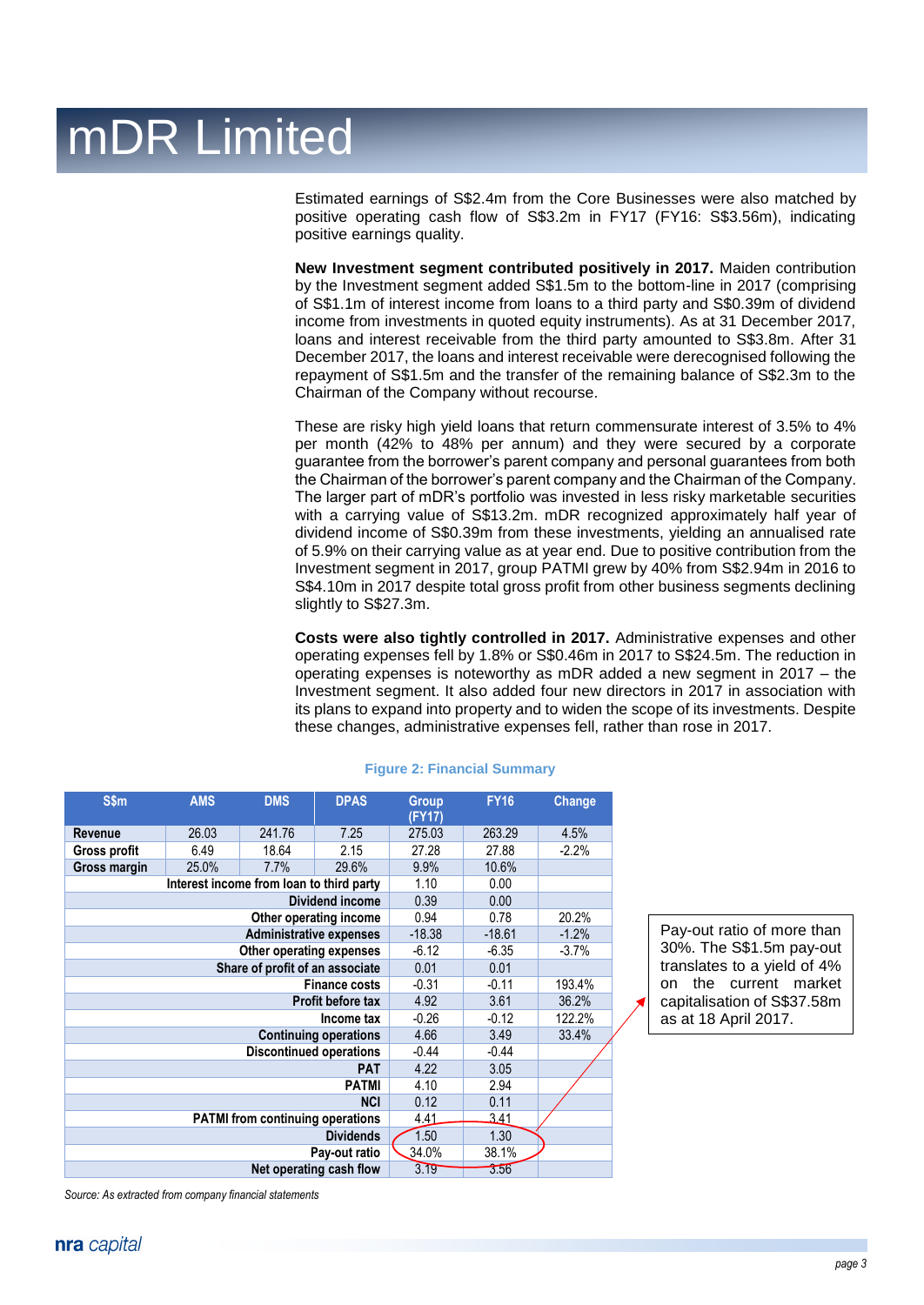**More steady performance and higher dividends with new management.** Of the four new directors appointed in 2017, three of them are independent directors and do not hold executive roles. The current Executive Chairman cum Non-Independent Executive Director Mr. Edward Lee Ewe Ming joined mDR on 11 May 2017, after acquiring shares from other shareholders and raising his stake from 2.73% to 19.65% on 5 May 2017. Consequently, Mr. Lee become the largest shareholder and the Controlling Shareholder of the group, after the last largest shareholder sold his entire 11.82% stake, also on 5 May 2017.

Since Mr. Lee joined the Board and added the Investment segment, mDR's performance has improved as indicated in our preceding analysis. The value created by reducing reliance on the Core Businesses can be seen from the fact that PATMI over 2Q17 to 4Q17 was higher than that of 2Q16 to 4Q17 and accounted for 95% of full year FY17 PATMI, even though revenue from the Core Businesses peaked at S\$73.1m in 2Q17. Another change that occurred in 2017 was that mDR started paying out interim dividends. Total dividend was also raised from S\$1.3m for 2016 to S\$1.5m for 2017. These positives suggest improved corporate governance after Mr. Lee joined the group.



*Source: Company announcements*



*Source: Company announcements*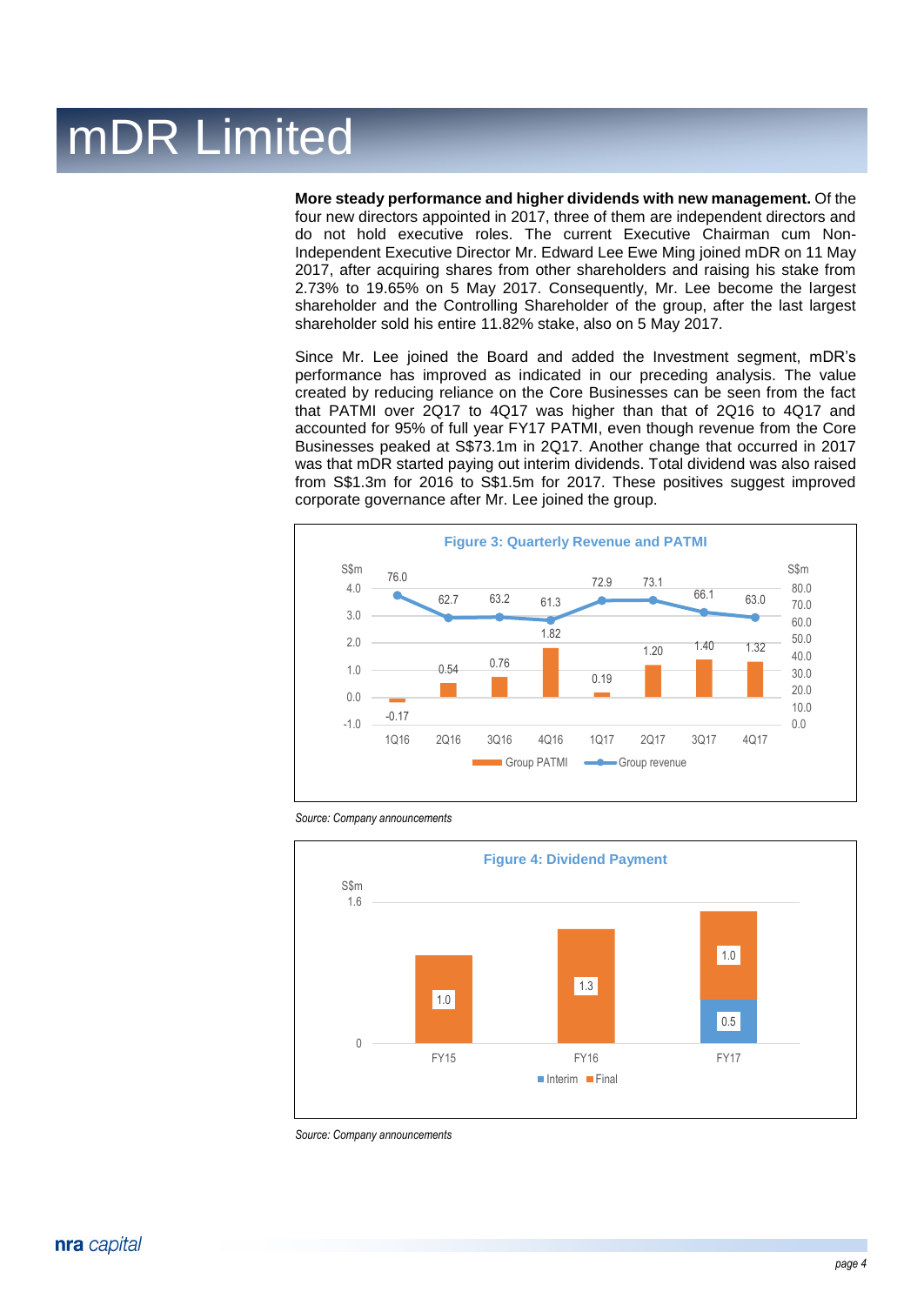| As at 31 December 2017, S\$m      |       |                                 |           |
|-----------------------------------|-------|---------------------------------|-----------|
| Cash and cash balance             | 13.02 | Bank loans and finance leases   | 6.59      |
| Investment securities             | 13.23 | Trade payables                  | 11.87     |
| Trade receivable                  | 22.23 | Other payables                  | 6.70      |
| Other receivables and prepayments | 8.36  | Income tax payable              | 0.07      |
| Inventories                       | 18.93 | Deferred tax liabilities        | 0.44      |
| PPE & investment in associate     | 11.22 | <b>Total liabilities</b>        | 25.67     |
| Goodwill                          | 2.80  | <b>Current liabilities</b>      | 24.59     |
| <b>Total assets</b>               | 89.79 |                                 |           |
| Current assets                    | 61.10 | <b>Total common equity</b>      | 65.64     |
|                                   |       | Number of shares outstanding    | 12,528m   |
|                                   |       | Share price as at 18 April 2018 | S\$0.003  |
|                                   |       | Mkt cap                         | S\$37.58m |
|                                   |       | P/BV                            | 0.57x     |

#### **Figure 5: Balance Sheet Summary**

*Source: financial figures are as extracted from company financial statements*

**Net cash balance sheet.** mDR has net cash of S\$6.43m as at 31 December 2017. Trade, other receivables, prepayments and inventories exceeded payables and deferred tax liabilities by S\$30.44m. Hence, the group has adequate working capital to buffer against risks such as any impairment of trade receivables or writedown of inventories. Based on the current market capitalisation of S\$37.58m, mDR trades at 0.57x its book value.

**Current businesses have opportunities but face strong headwinds.** The AMS and DMS business combined makes mDR one of the largest distributor, retailer and aftermarket service provider of mobile phones in Singapore. The DMS segment operates and manages a total of 21 stores (including two franchised stores) in Singapore, selling mobile phones (and M1 and Singtel line connections under the brands HandphoneShop and 3 Mobile respectively). Many of these stores are located within the same mall or vicinity to extract synergies in rental, delivery and inventory management costs. For instance, the group operates one HandphoneShop outlet and one 3 Mobile store in JEM.

Three of these stores are Samsung concept stores-cum service centres. The group also operates one Sony service centre. This retail network is in turn complemented by an e-commerce portal HandPhoneShop.com. From the product line perspective, the group is the authorised distributor of mobile devices and accessories for Huawei, LG, Nokia, Oppo, Samsung and Sony

Via its expertise in distribution and retail, opportunities for the group include a) the provision of distribution services for the fourth telco TPG Telecom, b) the sale of tier-2 handset brands as consumers wean off Apple and Samsung, c) the provision of third party aftermarket services and d) the distribution of prepaid cards. The group also distributes Singtel prepaid cards and services in Singapore. Backwards integration opportunities can also be tapped, via the DPAS segment which mainly operates in Malaysia. The DPAS segment can provide printing services for outdoor and point-of-sale advertisements.

The downside is that the telecommunication industry in Singapore is highly competitive and mature, with very high smartphone penetration. Major principals such as Samsung, M1 and Singtel also exercise significant bargaining power against the more fragmented base of local distributors and retailers.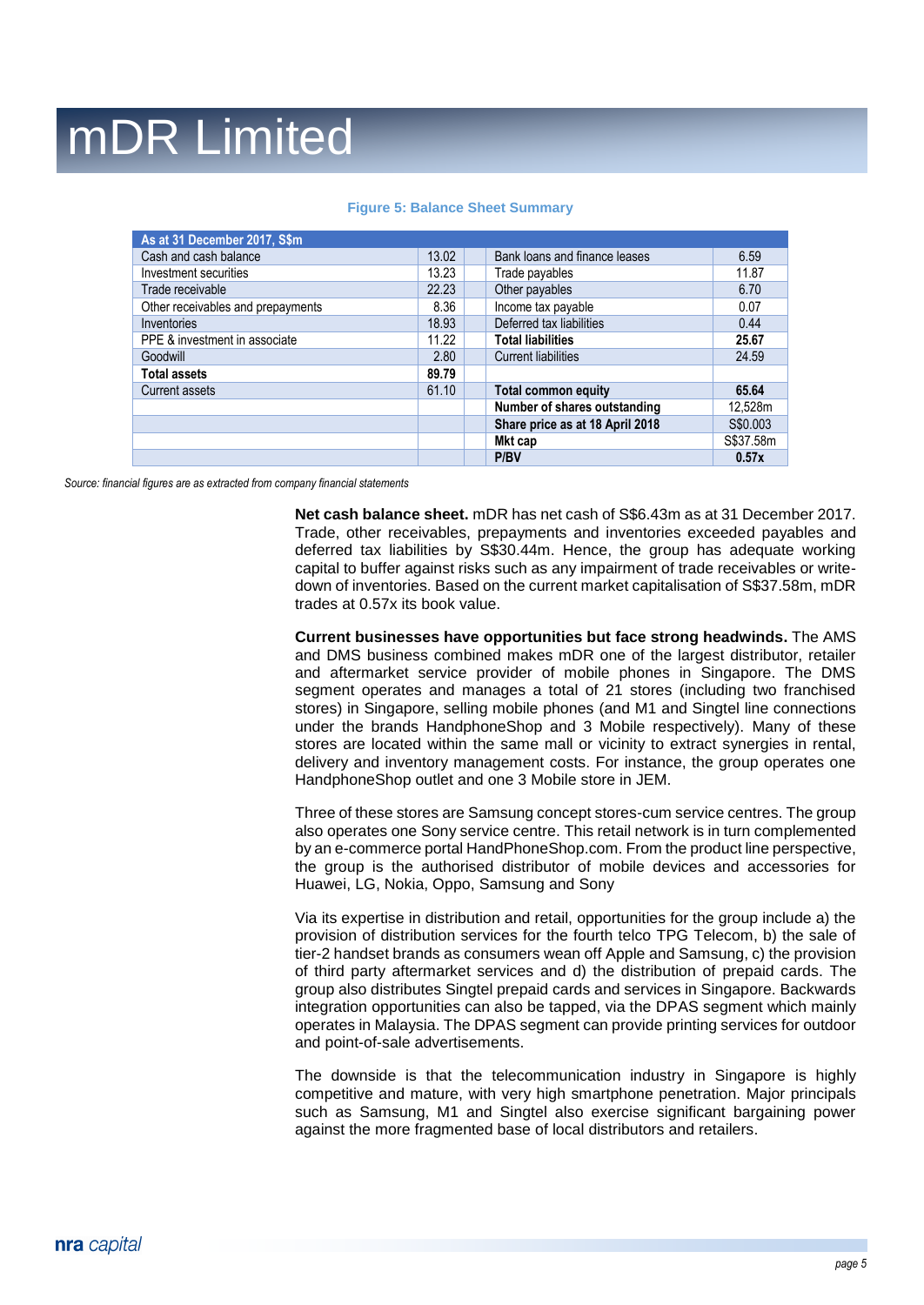#### **Figure 6: mDR's Business Network**

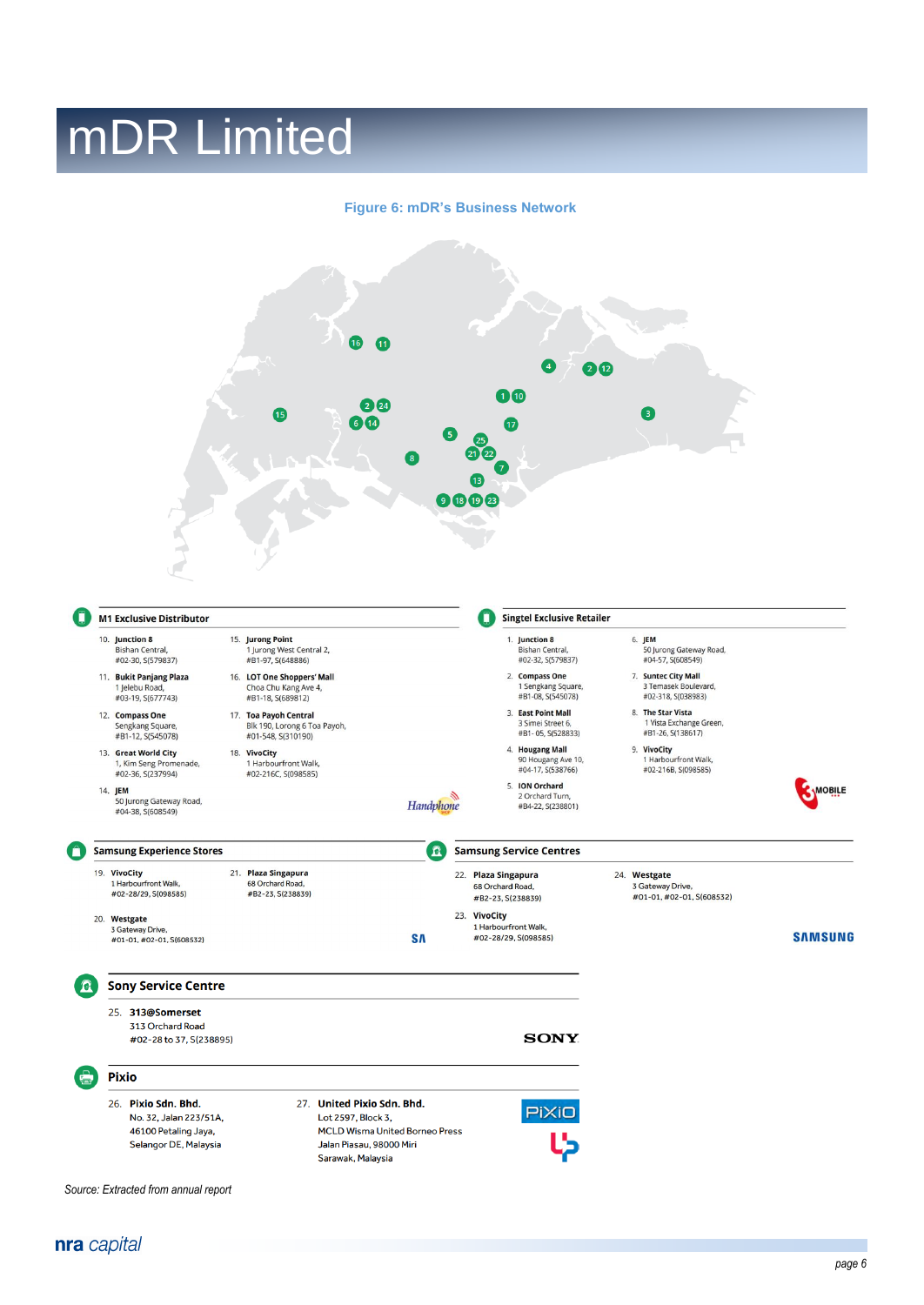**Proposed New Businesses will expand opportunity set.** The proposed new businesses in investments and property will in turn expose the group to a wider set of opportunities to raise profitability. For instance, profit growth in 2017 would have been less robust if not for the high interest loans made to a third party. As per paragraph 8.2.1 of the shareholders' circular dated 10 April 2018, the Property Business will include:

- a) Acquiring and holding of investments in residential, hospitality, commercial (retail and office), industrial and any other suitable types of properties (including mixed developments), and the holding of such properties for long term investment for the collection of rent, capital appreciation and/or provision of property related services and facilities.
- b) Trading in properties, including the purchase and sale of properties with reasonable yield and/or capital growth potential.
- c) Managing properties by providing to property owners and/or tenants services such as regular building maintenance and repairs, facilities management and supervision of the performance of service providers and contractors.
- d) Any other activity related to or ancillary to the above.

As part of the Property Business, the group may invest in shares or interests in entities that are in the Property Business. The circular also mentions that the group specifically intends to carry out the Property Business in Singapore only.

As per paragraph 8.2.2 of the shareholders' circular, the Investment Business shall be developed and expanded to include:

- a) Investing in quoted and/or unquoted securities and investments in private and/or listed companies with the potential of business growth, M&A and trade sale. Such investments may be seed, angel, mezzanine and other forms of capital.
- b) Trading in quoted and unquoted and/or other marketable securities.
- c) Trading n cryptocurrencies and/or cryptographic tokens.
- d) Pre-IPO investments.
- e) Trading in futures, commodities, bonds, notes, funds and other securities, derivatives and financial products.
- f) Investing in REITs.
- g) Investing in PE funds, hedge funds and funds of funds.
- h) Providing financing and loans to corporate entities and
- i) Any other activity related to or ancillary to the above.

There shall be no sector, industry or geographical market restriction for the Investment Business. However, shareholders' approval will still be required for any major transaction where the NAV, PATMI and/or consideration of the assets transacted and/or number of shares to be issued exceed that of the group by 20%. If transactions aggregated over a 12-month period exceed these bases, the last of such transactions will also be subject to shareholder approval.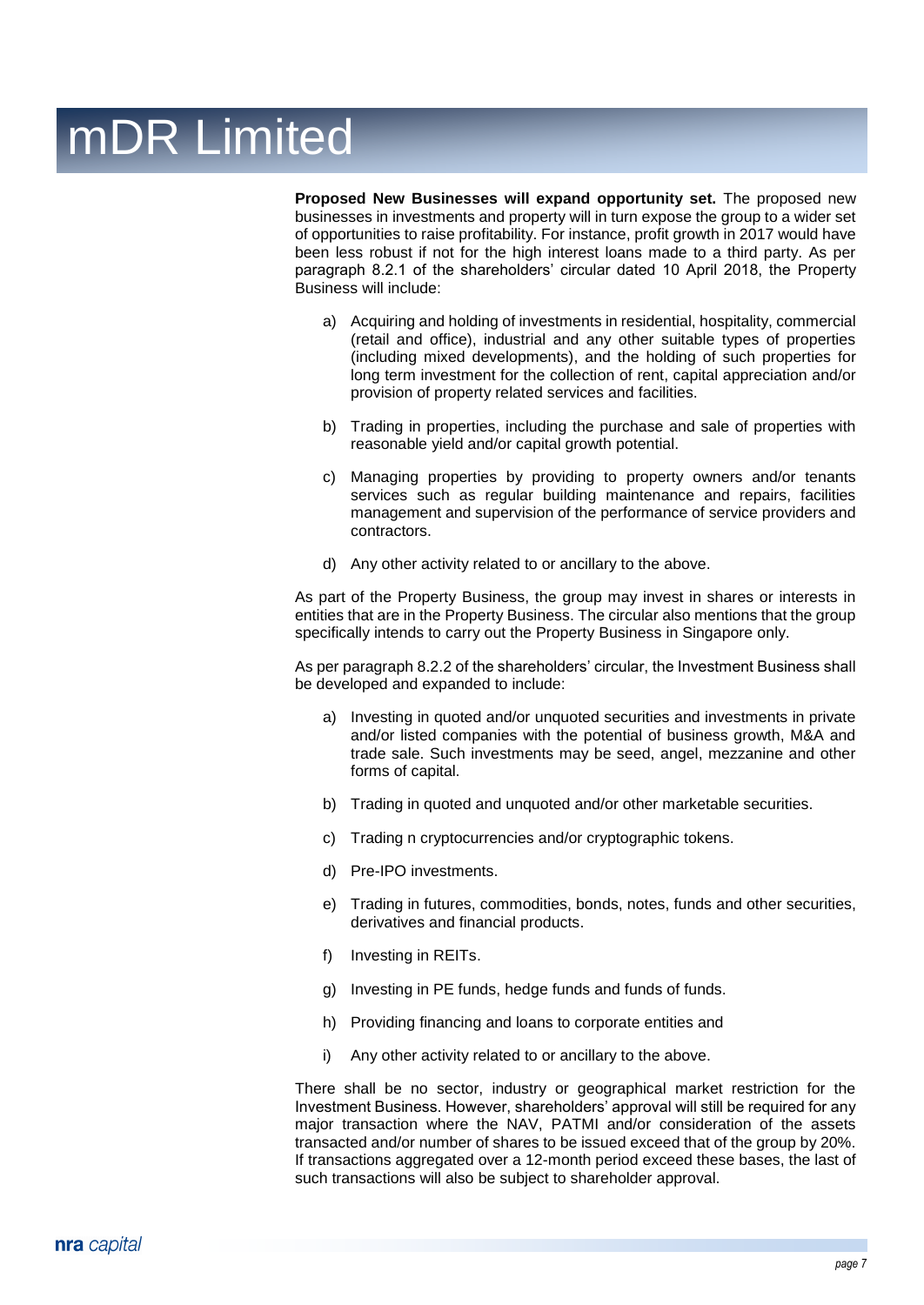**Board shall have greater oversight in investment decisions.** We noted that the scope of Investments that can be undertaken is wide, if approved. While the wide scope affords flexibility in capturing investment opportunities, it also means that the group will be taking on extensive risks at the same time. We highlight four key controls

- An independent director shall be one of the dual signatories for withdrawal of amounts above S\$5.0m.
- Any transaction of quantum above S\$10m shall be conditional upon the positive recommendation of the audit committee. Currently, the audit committee comprise of three independent directors out of the six-member Board.
- Any investment-related decisions must be determined and approved by at least three quarters of the Board or five out of six members.
- A Board majority will also be required for the provision of financing and loans to any borrower, in addition to due diligence and know-your-client procedures.

These controls raise the threshold in the making of investment decisions where the key management running the New Businesses has less decision-making autonomy, especially in the case of large transactions.

Board composition is crucial. In this case, the three independent directors make up for half of the board and the existing group CEO (also a board director) oversees the Core Businesses.

The Executive Chairman Mr. Lee will be managing the New Businesses and report to the Board. Mr. Lee is also the Managing Director of Edward Lee Apartments Private Limited and Edward Lee Residences Private Limited. The full list of Directors, their interests in the company, abstentions from voting and more information about them can be found in mDR's 2017 annual report and in the shareholders' circular.

**Will the Core Businesses today be disposed?** The circular states that the group remains committed in the continuance of the current Core Businesses for so long as they remain viable. There could be synergies such as the location of logistics and office facilities (and even possibly retail outlets) in owned properties. Lower rental costs can help the Core Businesses to improve competitiveness.

**Rights cum Warrants issue to fund the New Businesses.** To fund the New Businesses, the group is undertaking a Rights-cum-Warrants issue structured such that

- a) ONE Existing Share is entitled to TWO Rights Shares at 0.188 cents each.
- b) ONE Right Share will in turn be entitled to THREE Tranche A Warrants, THREE Tranche B Warrants and THREE Tranche C Warrants for free.

Therefore, a shareholder with ONE share today will end up with THREE shares and 18 detachable warrants upon the completion of the Rights-cum-Warrants issue, by subscribing and paying 0.376 Singapore cents for the two Rights Shares. Alternatively, the shareholder may also subscribe for ONE Right Share (and NINE free warrants) only, by paying 0.188 cents.

Mr. Lee currently owns 20.78% of the existing issued shares, and he has given an irrevocable undertaking to subscribe and pay in full for his pro-rata entitlement of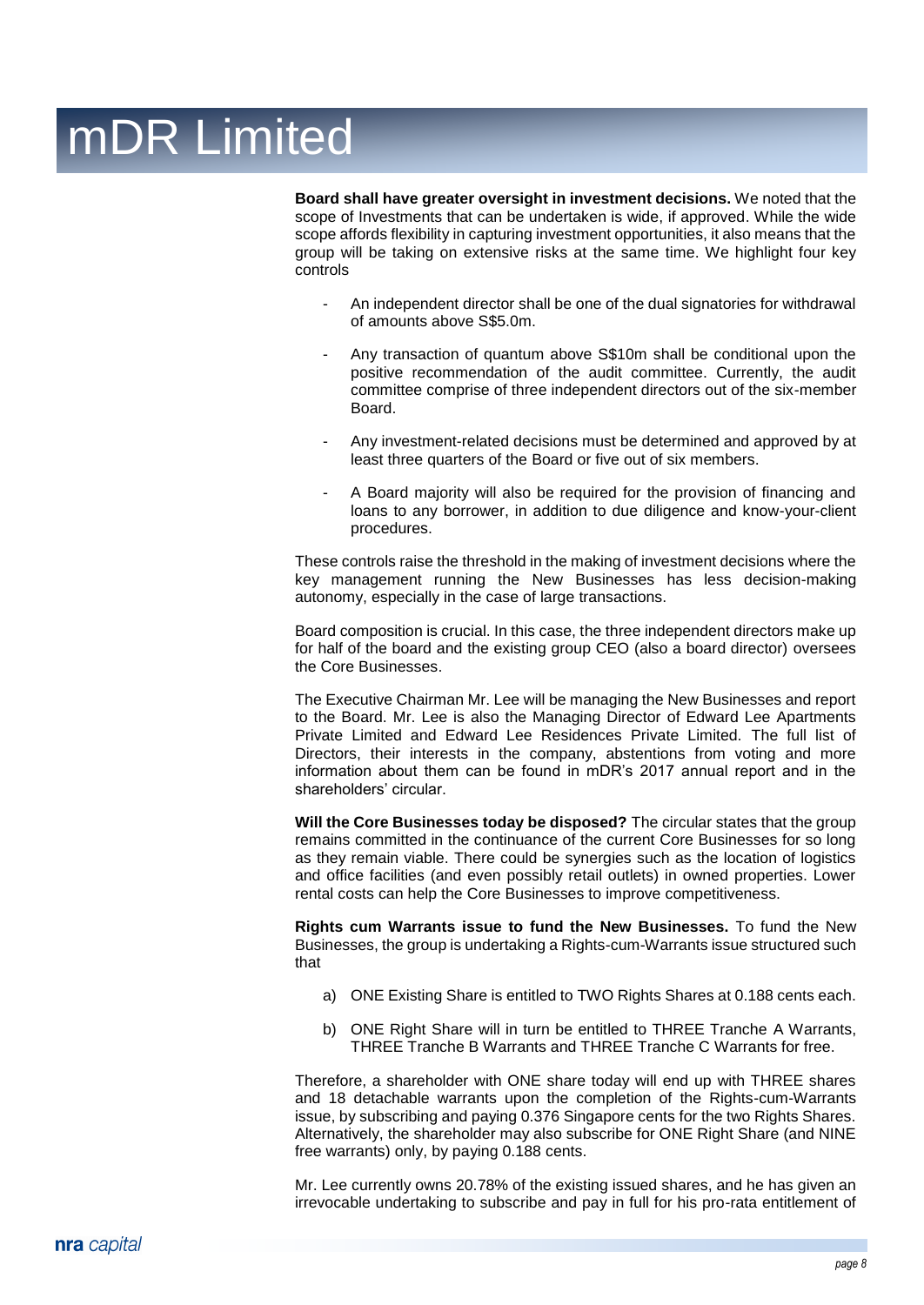the Rights Shares with Warrants. Mr. Lee may subscribe for excess rights according to the scenarios depicted in Figure 7.

> **preferred \***

#### **Figure 7: Summary of Resolutions to be approved, their inter-conditionality and Undertakings**

#### **A) Summary of Resolutions**

**Ordinary Resolution 1: The Rights cum Warrants Issue** 

• Subject to the approval by shareholders of Ordinary Resolution 3

**Ordinary Resolution 2 - The Whitewash Resolution**

- Subject to the approval by shareholders of Ordinary Resolution 1
- Shareholders, other than Mr. Edward Lee and parties not independent of him, waive their rights to receive a mandatory general offer if Mr. Lee's shareholdings exceed 30%, due to a) his subscription of the Rights Shares and additional shares arising from the conversion of the free Warrants and b) including any excess Rights Shares subscribed and received, and additional shares arising from the conversion of free Warrants arising from the subscription of excess Rights Shares.

**Ordinary Resolution 3 - Proposed Diversification to Property and Investment**

**B) Summary of Possible Scenarios arising from inter-conditionality of resolutions and Implications** Other scenarios are not possible due to inter-conditionality.

| <b>Scenarios</b>    |              |                       |                           |                   |
|---------------------|--------------|-----------------------|---------------------------|-------------------|
| <b>Resolution 1</b> | Not Approved | Approved              | Approved                  | Not Approved      |
| <b>Resolution 2</b> | Not Approved | Not Approved          | Approved                  | Not Approved      |
| <b>Resolution 3</b> | Approved     | Approved              | Approved                  | Not Approved      |
| Our View*           | <b>Risky</b> | <b>Somewhat Risky</b> | <b>Least Risky Option</b> | <b>Status Quo</b> |
|                     |              |                       | Most                      |                   |

- Company may raise funds through other means that may still dilute existing shareholders in the future.



- Mr. Lee will subscribe and pay for less than or up to his full pro-rata entitlement of Rights Shares and any excess Rights Shares, such that he holds not less than 29.0%, but not exceeding 29.99% of the enlarged share capital after the Rights cum Warrants Issue (Refer to paragraph 2.6 (d) of the circular).

- Mr. Lee's shareholdings will be capped at 29.99% without making a general offer.
- Mr. Lee has prepared S\$9.8m to pay for his full entitlement of Rights Shares.
- If less than S\$17.26m is raised from the other shareholders (equivalent to the subscription of 46.2% of the other shareholders' full entitlement of Rights Shares), Mr. Lee will subscribe for less than his full entitlement to keep his shareholdings at not less than 29.0%.
- If less than S\$5.0m is raised from the other shareholders (equivalent to the subscription of 13.4% of the other shareholders' full entitlement of Rights Shares), the company would raise less than S\$9.8m.
- Therefore, there is the risk that inadequate funds are raised for meaningful investments in the New Businesses, and thus severely limit upside to shareholders.
- If less than 13.4% of the other shareholders' full entitlement of Rights Shares are taken up and no warrants have been converted, Mr. Lee can only convert up to 241m of his warrants for S\$0.24m, based on the Tranche A Warrants conversion price of S\$0.001, out of a maximum potential of S\$42.6m from the Tranche A and Tranche B Warrants.
- In turn, the company may still have to turn to private placements and other forms of potentially dilutive means of funding in the future, especially if there is inadequate funding from the conversion of Warrants, without shareholders' approval of a whitewash resolution in the future.
- On the other hand, shareholders will retain their rights to a general offer, which we do not think is foreseeable if the Rights cum Warrants Issue is completed as Mr. Lee will have to offer a premium for the existing shares, Rights Shares and Warrants after investing additional money in the company.

- Mr. Lee will subscribe and pay for his full pro-rata entitlement of Rights Shares.

- Mr. Lee will apply for excess Rights Shares at his option and sole discretion.

- However, Mr. Lee will limit his number of excess Rights Shares such that his shareholdings will not exceed 44.04% of the combined number of existing shares and Rights Shares AND 84.64% of the combined number of a) existing shares, b) Rights Shares and c) addition shares arising from the conversion of Warrants, under the assumption that Mr. Lee fully converts his Warrants.

Company has certainty that it will raise at the minimum S\$9.8m and up to S\$42.6m if Mr. Lee converts his Tranche A and Tranche B warrants in full. Commercially, the company's operational flexibility to invest a wider variety of assets is materially enhanced.

- Mr. Lee will have more flexibility in converting his warrants to fund the company. This will result in stronger alignment of interests between him and other shareholders, and any transactions by him to convert the warrants will send signals to shareholders about prospects.

**\*We are not the Independent Financial Advisers for this transaction. Shareholders should refer to their circular for the recommendation by the directors and the opinion of the Independent Financial Advisers.**  *Source: Shareholders circular dated 10 April 2018*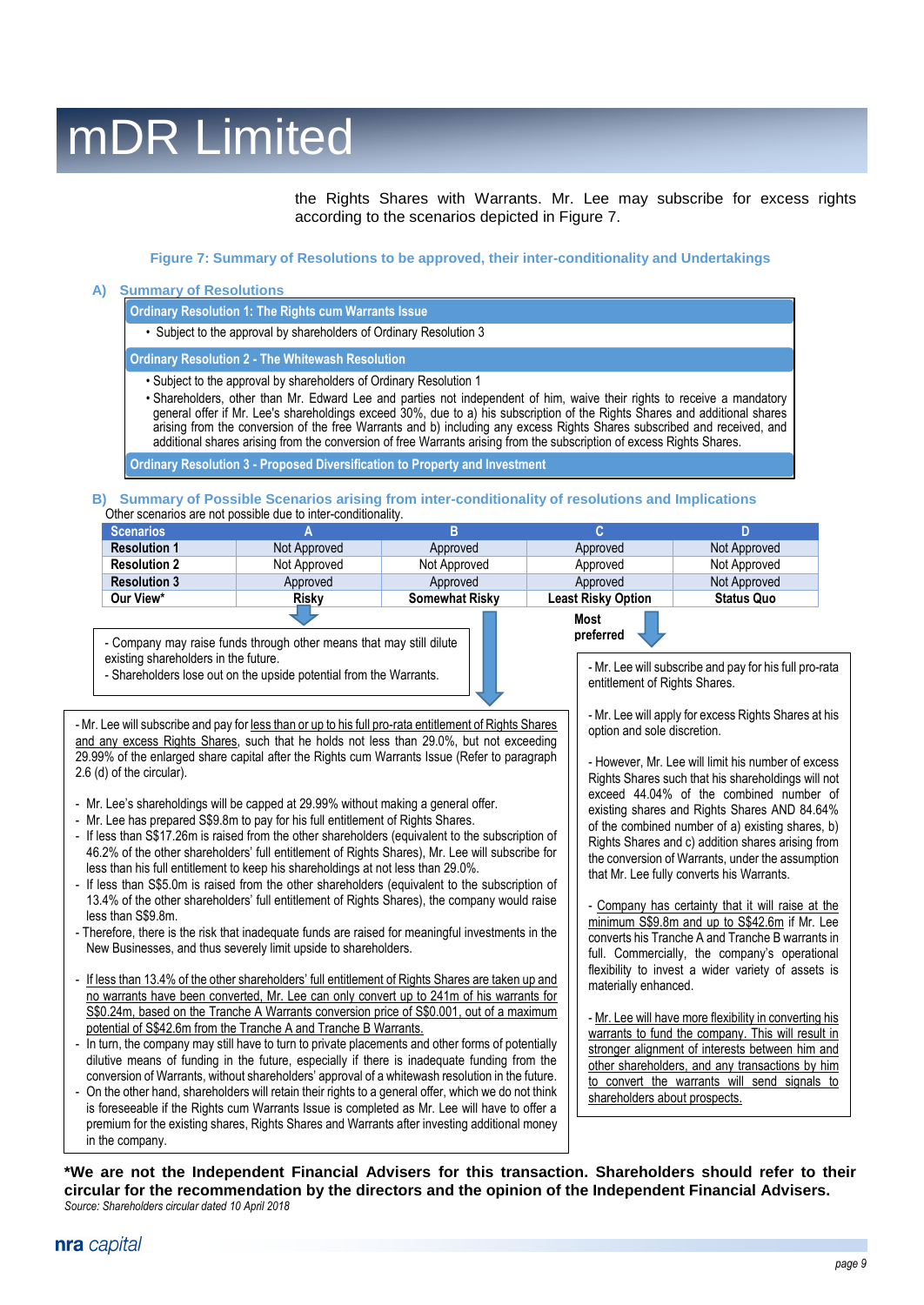#### **Figure 8: Summary of Rights Shares and Warrants**

|                                                                                                                   | <b>Shareholders' Entitlement</b>               | <b>Issue Price</b> | <b>Conversion</b><br><b>Price</b> | <b>Conversion Ratio</b> | <b>Exercise</b><br><b>Period</b> |
|-------------------------------------------------------------------------------------------------------------------|------------------------------------------------|--------------------|-----------------------------------|-------------------------|----------------------------------|
| <b>Rights Share</b>                                                                                               | Two Rights Shares for every One Existing Share | $0.188$ cents      | Not Applicable                    | Not Applicable          | Not Applicable                   |
| Tranche A Warrants                                                                                                | Three warrants for every Rights Share          | Free               | $0.1$ cent                        | 1 Warrant: 1 Share      | Six months                       |
| Tranche B Warrants                                                                                                | Three warrants for every Rights Share          | Free               | $0.11$ cents                      | 1 Warrant: 1 Share      | 18 months                        |
| Tranche C Warrants                                                                                                | Three warrants for every Rights Share          | Free               | 0.7 cents                         | 1 Warrant: 1 Share      | 36 months                        |
| *Each Rights Share and shares arising from conversion of the Warrants shall rank pari passu with existing shares. |                                                |                    |                                   |                         |                                  |

\*\*The Warrants shall be convertible from the date of issue and until their maturity.

*Source: Shareholders circular dated 10 April 2018*

**Voting for all three resolutions offers least risk and most upside potential from New Businesses.** In Figure 5, we provided our views on the various voting outcomes – risky, somewhat risky and least risky. Specifically, we are referring to the risks of

- a) Dilution from future fundraising exercises
- b) Inadequate funding to scale up the New Businesses
- c) The alignment of interests between Mr. Lee and other shareholders

In view of the above factors, voting for all three resolutions will seem like the best option.

Voting for the Rights-cum-Warrants Issue and the Diversification (i.e. Resolutions 1 and 3) will raise the risks of future dilution, inadequate funding (and slow growth) and reduce alignment of interests between Mr. Lee and other shareholders. This is because Mr. Lee will subscribe for less than his full entitlement of Right Shares if less than 46.2% of the other shareholders' Rights Shares are taken up, leading to less funds raised if the take-up of the Rights Shares is low.

In addition, Mr. Lee will be prevented from converting 100% of his warrants due to the 29.99% cap on his shareholdings, if Resolution 2 is not approved. In this case, the company's flexibility will be reduced as it will be prevented from raising as much funds from Mr. Lee in the future without shareholders' approval. We do not foresee Mr. Lee making a general offer if the Rights Issue-cum-Warrants is completed and additional funds have been invested in the company.

However, there may be shareholders who would vote against resolutions 1 and 2 or against all three resolutions. These would be shareholders without the financial resources to participate in the Rights-cum-Warrants Issue or shareholders who would favour an exit.

One possible scenario is for Mr. Lee to make an offer to the existing shareholders, before raising funds via e.g. a rights issue or private placement after some time, e.g. six months later. However, Mr. Lee will have to spend S\$14.8m to S\$38.7m to raise his stake from 20.78% to 51% - 100%, based on an offer price of 30% premium above the current share price of 0.3 cents; when the same funds can be used to grow the company and enhance shareholder value. Then, shareholders can exit in the market at potentially higher prices.

Moreover, mDR's shareholder base is fragmented. Mr. Lee owns 20.78% of the group, followed by the Group CEO Mr. Ong Ghim Choon who owns 7%. The next two largest shareholders own approximately 4.5% and 3.4% of mDR as at 16 March 2018. Hence, the odds of a third party making a general offer is low. Therefore, voting for all three resolutions will offer the most upside and least risk by providing certainty of funding to grow the New Businesses.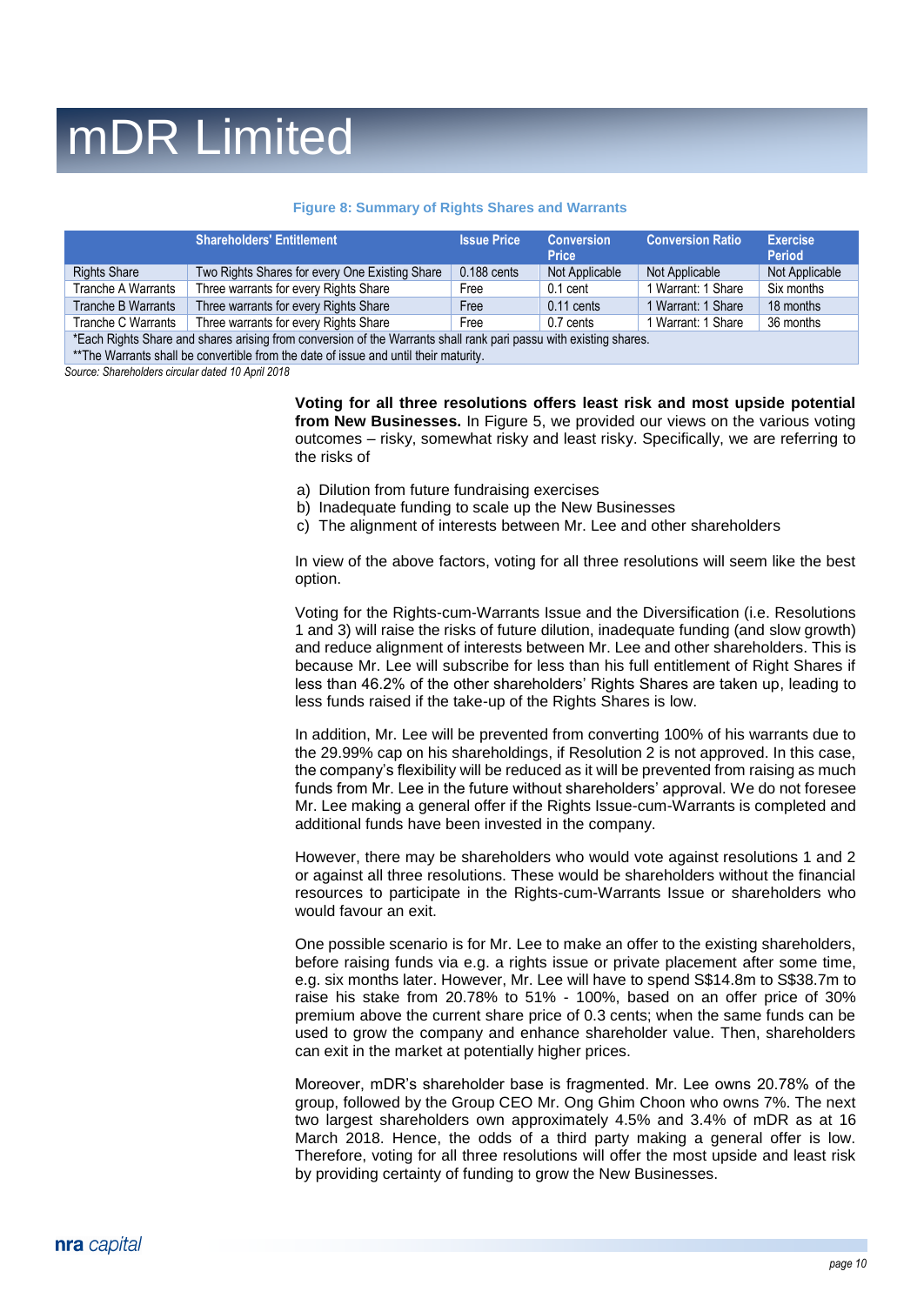**Should an investor buy-in now?** Currently, mDR's share price has fully factored in the Rights cum Warrants Issue, assuming full subscription. If the Rights Shares, Tranche A and B Warrants are fully subscribed and converted accordingly, an investor who acquires 1 share at 0.3 cents today will suffer a loss of 0.1% on a fully diluted basis, mainly due to the Rights cum Warrants Issue expenses of about S\$0.35m. Conversely, if only 50% of the other shareholders subscribe and convert their entitlements, this investor will enjoy a gain of 11.5%, before transaction costs (See Figure 7 for workings). Given that there are 10,248 shareholders as at 16 March 2018, we reckon that the Rights Shares may not be fully subscribed.

#### **Figure 9: Theoretical Ex-Rights Share Price Under Various Scenarios**

|                                                                                                                                                    | Minimum - No<br>whitewash resolution<br>- Mr. Lee subscribes for<br>1,450m Rights Shares | Minimum - Whitewash<br>resolution approved<br>- Mr. Lee subscribes for<br>5,207m Rights Shares | Mr. Lee subscribes for<br>5,207m Rights Shares.<br>- Other shareholders<br>subscribe for 50% of<br>their entitlement | <b>Maximum</b> |
|----------------------------------------------------------------------------------------------------------------------------------------------------|------------------------------------------------------------------------------------------|------------------------------------------------------------------------------------------------|----------------------------------------------------------------------------------------------------------------------|----------------|
| Number of shares to be issued                                                                                                                      |                                                                                          |                                                                                                |                                                                                                                      |                |
| - from issue of Rights Shares                                                                                                                      | 1,450                                                                                    | 5,207                                                                                          | 10,169                                                                                                               | 25,056         |
| - from conversion of Tranche A Warrants                                                                                                            | 198                                                                                      | 15,620                                                                                         | 30,508                                                                                                               | 75,169         |
| - from conversion of Tranche B Warrants                                                                                                            | <b>NA</b>                                                                                | 15,620                                                                                         | 30,508                                                                                                               | 75,169         |
| We disregard the Tranche C Warrants as their conversion price is significantly higher than the current market price. To be prudent, we also do not |                                                                                          |                                                                                                |                                                                                                                      |                |
| assign any value to these warrants, even though they are detachable.                                                                               |                                                                                          |                                                                                                |                                                                                                                      |                |
|                                                                                                                                                    |                                                                                          |                                                                                                |                                                                                                                      |                |
| Number of shares today (m shares)                                                                                                                  | 12,528                                                                                   | 12,528                                                                                         | 12,528                                                                                                               | 12,528         |
| After issue of Rights Shares                                                                                                                       | 13,979                                                                                   | 17,735                                                                                         | 22,697                                                                                                               | 37,585         |
| After conversion of Tranche A warrants                                                                                                             | 14,176                                                                                   | 33,355                                                                                         | 53,205                                                                                                               | 112,754        |
| After conversion of Tranche B warrants                                                                                                             | 14,176                                                                                   | 48,975                                                                                         | 83,712                                                                                                               | 187,924        |
|                                                                                                                                                    |                                                                                          |                                                                                                |                                                                                                                      |                |
| Proceeds raised (S\$ m)                                                                                                                            |                                                                                          |                                                                                                |                                                                                                                      |                |
| After issue of Rights Shares, less expenses of<br>S\$0.35m                                                                                         | 2.38                                                                                     | 9.44                                                                                           | 18.77                                                                                                                | 46.76          |
| After conversion of Tranche A warrants                                                                                                             | 0.20                                                                                     | 15.62                                                                                          | 30.51                                                                                                                | 75.17          |
| After conversion of Tranche B warrants                                                                                                             | 0                                                                                        | 17.18                                                                                          | 33.56                                                                                                                | 82.69          |
|                                                                                                                                                    |                                                                                          |                                                                                                |                                                                                                                      |                |
| Market capitalisation today (S\$ m)                                                                                                                | 37.58                                                                                    | 37.58                                                                                          | 37.58                                                                                                                | 37.58          |
| After issue of Rights Shares, less S\$0.35m                                                                                                        | 39.96                                                                                    | 47.02                                                                                          | 56.35                                                                                                                | 84.34          |
| After conversion of Tranche A warrants                                                                                                             | 40.16                                                                                    | 62.64                                                                                          | 86.86                                                                                                                | 159.51         |
| After conversion of Tranche B warrants                                                                                                             | 40.16                                                                                    | 79.83                                                                                          | 120.42                                                                                                               | 242.20         |
|                                                                                                                                                    |                                                                                          |                                                                                                |                                                                                                                      |                |
| Theoretical ex-rights share price (cents)                                                                                                          |                                                                                          |                                                                                                |                                                                                                                      |                |
| After issue of Rights Shares, less S\$0.35m                                                                                                        | 0.286                                                                                    | 0.265                                                                                          | 0.248                                                                                                                | 0.224          |
| After conversion of Tranche A warrants                                                                                                             | 0.283                                                                                    | 0.188                                                                                          | 0.163                                                                                                                | 0.141          |
| After conversion of Tranche B warrants                                                                                                             | 0.283                                                                                    | 0.163                                                                                          | 0.144                                                                                                                | 0.129          |
| Average cost of 1 share today (cents)                                                                                                              | 0.3                                                                                      | 0.3                                                                                            | 0.3                                                                                                                  | 0.3            |
| Average cost of 1 share + 2 Rights Shares                                                                                                          | 0.225                                                                                    | 0.225                                                                                          | 0.225                                                                                                                | 0.225          |
| 1 + 2 Rights Shares + 6 Tranche A Warrant                                                                                                          | 0.142                                                                                    | 0.142                                                                                          | 0.142                                                                                                                | 0.142          |
| <b>Shares</b>                                                                                                                                      |                                                                                          |                                                                                                |                                                                                                                      |                |
| 1 + 2 Rights Shares + 6 Tranche A Warrant                                                                                                          | 0.129                                                                                    | 0.129                                                                                          | 0.129                                                                                                                | 0.129          |
| Shares + 6 Tranche B Warrant Shares                                                                                                                |                                                                                          |                                                                                                |                                                                                                                      |                |
|                                                                                                                                                    |                                                                                          |                                                                                                |                                                                                                                      |                |
| <b>Theoretical return</b>                                                                                                                          |                                                                                          |                                                                                                |                                                                                                                      |                |
| Average cost of 1 share + 2 Rights Shares                                                                                                          | 26.9%                                                                                    | 17.7%                                                                                          | 10.2%                                                                                                                | $-0.4%$        |
| 1 + 2 Rights Shares + 6 Tranche A Warrant<br><b>Shares</b>                                                                                         | 99.8%                                                                                    | 32.5%                                                                                          | 15.1%                                                                                                                | $-0.2%$        |
| 1 + 2 Rights Shares + 6 Tranche A Warrant<br>Shares + 6 Tranche B Warrant Shares                                                                   | 119.5%                                                                                   | 26.3%                                                                                          | 11.5%                                                                                                                | $-0.1%$        |

*Source: NRA Capital*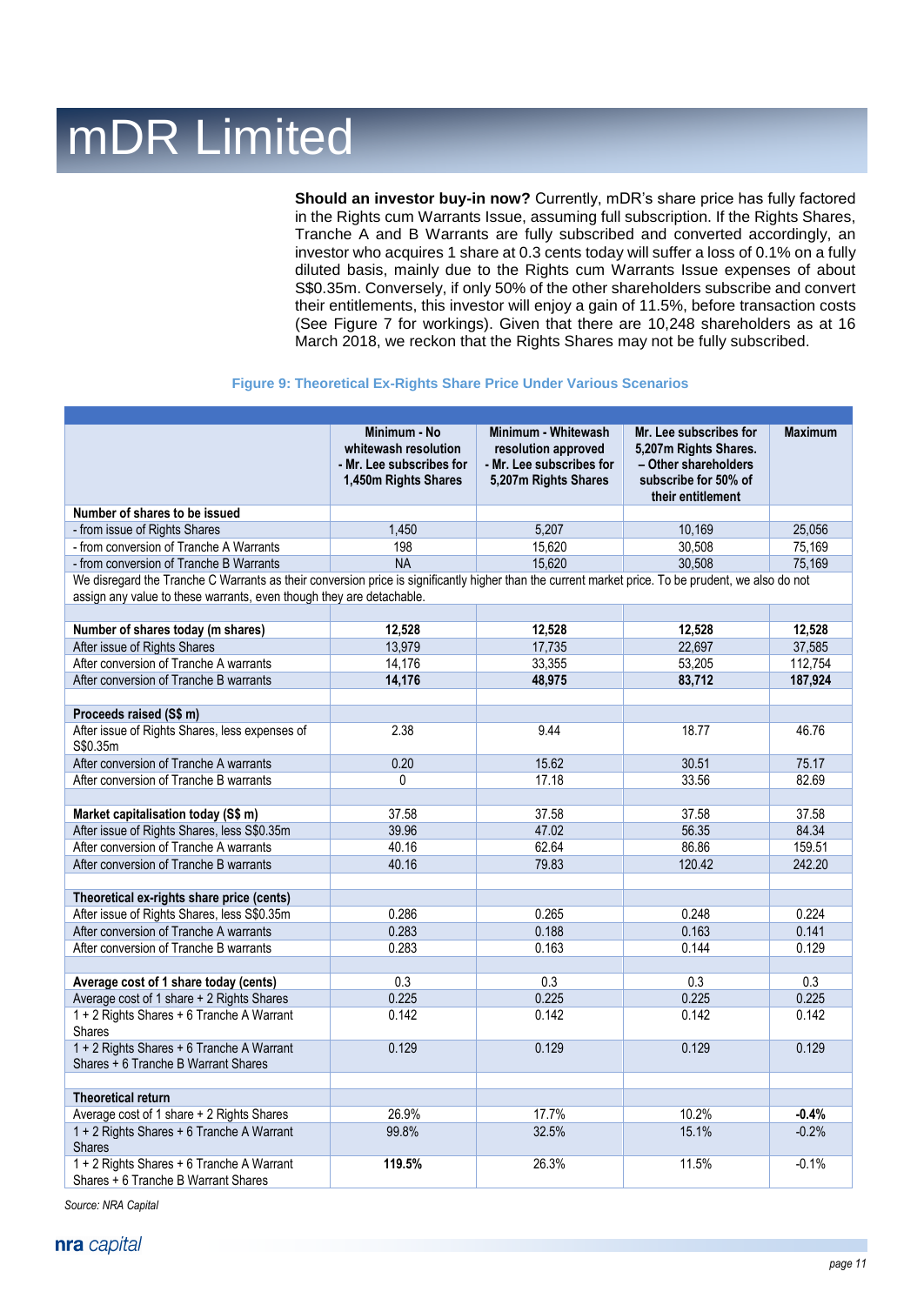Figure 7 shows a scenario where shareholders can get higher gains by not voting for the whitewash resolution and by lowering their average cost via the conversion of the Tranche A and B Warrants. However, this scenario only applies if less than 13.4% of the other shareholders' Rights Shares are taken up. So long as more than 13.4% of the other shareholders' Rights Shares are taken up, the pay-offs will be the same as that of having the whitewash resolution approved. Moreover, actual returns are lower once we factor in the bid-ask spread of 0.1 cents.

**Notwithstanding the Rights Issue, mDR appears undervalued.** mDR's closest SGX listed peer is probably TeleChoice International Limited. TeleChoice currently has a market capitalisation of S\$120.4m and trades at 14.7x P/E and 1.6x P/B. Conversely, mDR trades at a market capitalisation of S\$37.6m at a P/E of 9.16x and P/B of 0.57x. We also attempted to value mDR based on a sum-of-parts approach. Valuing the Core Businesses at 8 to 15x adjusted earnings and including the revalued investment assets and cash at balance sheet as at 31 December 2017, we can value mDR at S\$45.83m to S\$72.87m, translating to potential upside of 21.9% to 93.9% over its current market cap of S\$37.6m.

| <b>Adjustments to recurring Core Business PATMI</b> | <b>S\$m</b> |
|-----------------------------------------------------|-------------|
| As Reported PATMI for 2017                          | 4.10        |
| Interest income from loans to a third party         | $-1.10$     |
| Dividend income                                     | $-0.39$     |
| Liabilities written back                            | $-0.21$     |
| Bad debt recovered                                  | $-0.25$     |
| Attributable loss from discontinued operations      | 0.30        |
| <b>Adjusted PATMI</b>                               | 2.44        |

#### **Figure 10: Valuation**

| <b>P/E Multiple</b>                  | <b>8x P/E</b> | <b>10x P/E</b> | <b>15x P/E</b> |
|--------------------------------------|---------------|----------------|----------------|
| <b>Adjusted PATMI x P/E Multiple</b> | 19.54         | 24.43          | 36.65          |
|                                      |               |                |                |
|                                      |               |                |                |
|                                      |               |                |                |
|                                      |               |                |                |
|                                      |               |                |                |

| S\$m    |            |
|---------|------------|
| 1.10    |            |
| 0.39    | Annualised |
| 1.49    | 2.98       |
|         |            |
| 19.87   |            |
| 29.80   |            |
|         |            |
|         |            |
| 3.83    |            |
| 13.23   |            |
| 17.06   |            |
| 2.81    | 16.5%      |
| 12.74   | 74.7%      |
|         |            |
| 11.58   | 11.58      |
| 1.44    | 1.44       |
| 19.87   | 29.80      |
| $-5.49$ | $-5.49$    |
| $-0.46$ | $-0.46$    |
| $-0.65$ | $-0.65$    |
| 26.29   | 36.22      |
|         |            |

| <b>Valuation</b>              | Lower<br><b>Bound</b> | <b>Upper</b><br><b>Bound</b> |
|-------------------------------|-----------------------|------------------------------|
| Fair value of Core Businesses | 19.54                 | 36.65                        |
| Revalued assets               | 26.29                 | 36.22                        |
| <b>TOTAL</b>                  | 45.83                 | 72.87                        |
| Market cap @ 20 April 2018    | 37.58                 | 37.58                        |
| Variance                      | 21.9%                 | 93.9%                        |
|                               |                       |                              |
| Number of shares (m)          | 12,528                | 12,528                       |
| Fair value per share          | 0.366<br>cents        | 0.582<br>cents               |

This premium represents the excess return above cost of capital, which is reasonable given the high yield achieved in 2017 by the group. This also justifies the wide Investment mandate to invest across various asset classes.

*Source: NRA Capital*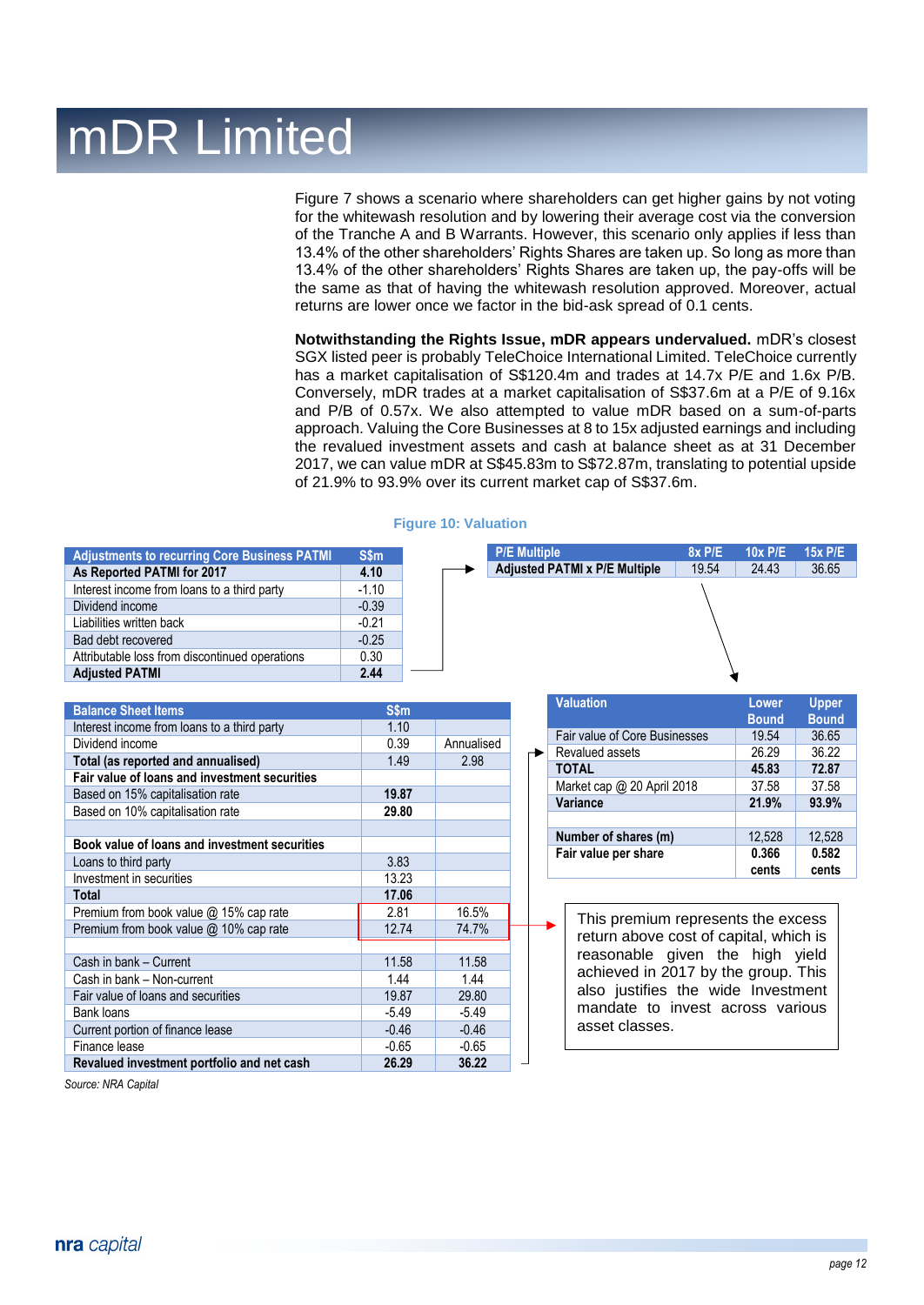|                                                                                                                               | Lower<br><b>Bound</b> | <b>Upper Bound</b>                        | <b>Upper Bound</b> |
|-------------------------------------------------------------------------------------------------------------------------------|-----------------------|-------------------------------------------|--------------------|
| Fair value today (S\$m)                                                                                                       | 45.83                 | 72.87                                     | 72.87              |
| <b>Estimated take-up of Rights Issue</b>                                                                                      | 100%                  | Mr Lee - 100%<br>Other shareholders - 50% | 100%               |
| Est. proceeds (S\$m)                                                                                                          | 204.61                | 82.83                                     | 204.61             |
| Revised fair value (S\$m)                                                                                                     | 250.44                | 155.70                                    | 277.48             |
| Number of shares (m shares)                                                                                                   | 187,924               | 83,712                                    | 187,924            |
| Diluted fair value (cents)                                                                                                    | 0.133                 | 0.186                                     | 0.148              |
| Cost of 1 share + 2 Right Shares + 12 Warrant Shares (cents)                                                                  | 0.129                 | 0.129                                     | 0.129              |
| <b>Upside</b>                                                                                                                 | 3.31%                 | 44.18%                                    | 14.46%             |
|                                                                                                                               |                       |                                           |                    |
| Assuming some positive return is generated on cash raised,<br>equivalent to that of existing portfolio as at 31 December 2017 |                       |                                           |                    |
| Premium over book value (%)                                                                                                   | 16.5%                 | 74.7%                                     | 74.7%              |
| - S\$m                                                                                                                        | 33.66                 | 61.87                                     | 152.84             |
| Revalued and diluted fair value (S\$m)                                                                                        | 284.10                | 217.57                                    | 430.32             |
| Number of shares                                                                                                              | 187,924               | 83.712                                    | 187,924            |
| Value per share (cents)                                                                                                       | 0.151                 | 0.260                                     | 0.229              |
| Cost of 1 share + 2 Right Shares + 12 Warrant Shares (cents)                                                                  | 0.129                 | 0.129                                     | 0.129              |
| <b>Upside</b>                                                                                                                 | 17.19%                | 101.48%                                   | 77.51%             |

#### **Figure 10: Valuation – Continued**

*Source: NRA Capital*

**Upside of 3.3% - 14.5% on fully diluted basis.** To be prudent, we also calculated the upside after dilution, but without taking into consideration future upside from the new capital raised. Under this scenario, the upside is diluted to 3.3% - 14.5% if the Rights Issue is fully taken up and the Tranche A and B Warrants are fully converted. If we assume that the other shareholders will take up 50% of their Rights Shares entitlement and fully convert the Tranche A and B Warrants, the upper bound of our valuation will still yield upside of 44.2%.

**Fully diluted upside rises to 17.2% - 77.5% after including potential future investment returns.** If we assume that the cash raised will also be able to generate a premium over book value of 16.5% to 75% (as per our revaluation of mDR's investments assets as 31 December 2017), the post-dilution upside remains at 17.2% to 77.5% for 100% take-up and 101.5% for 50% take-up by the other shareholders.

**Key Risks.** The Core Businesses operate in highly competitive environments and are susceptible to margin pressure from key principals such as handset OEMs and telecommunication network operators. While they are profitable today and there are opportunities to grow, their outlook remains uncertain even though the Core Businesses appear undervalued on a peer comparison basis.

To accelerate growth, the group plans to enter New Businesses of Property and Investments. While the Investment segment has some initial success, we have no information on future projects as the group has yet to identify any specific project at this stage. Future plans will probably also depend on funds raised.

The bid-ask spread of 0.1 cents is about 33.3% of mDR's current share price. Hence, there may not be sufficient liquidity for shareholders to sell their shares. The wide spread also introduces uncertainty to transaction costs. The current theoretical ex-rights share price is 0.129 cents (including the conversion of the Tranche A and B Warrants). This means that shareholders will lose 22.5% or gain 55.2% to sell their shares, depending on whether the bid price is 0.1 or 0.2 cents.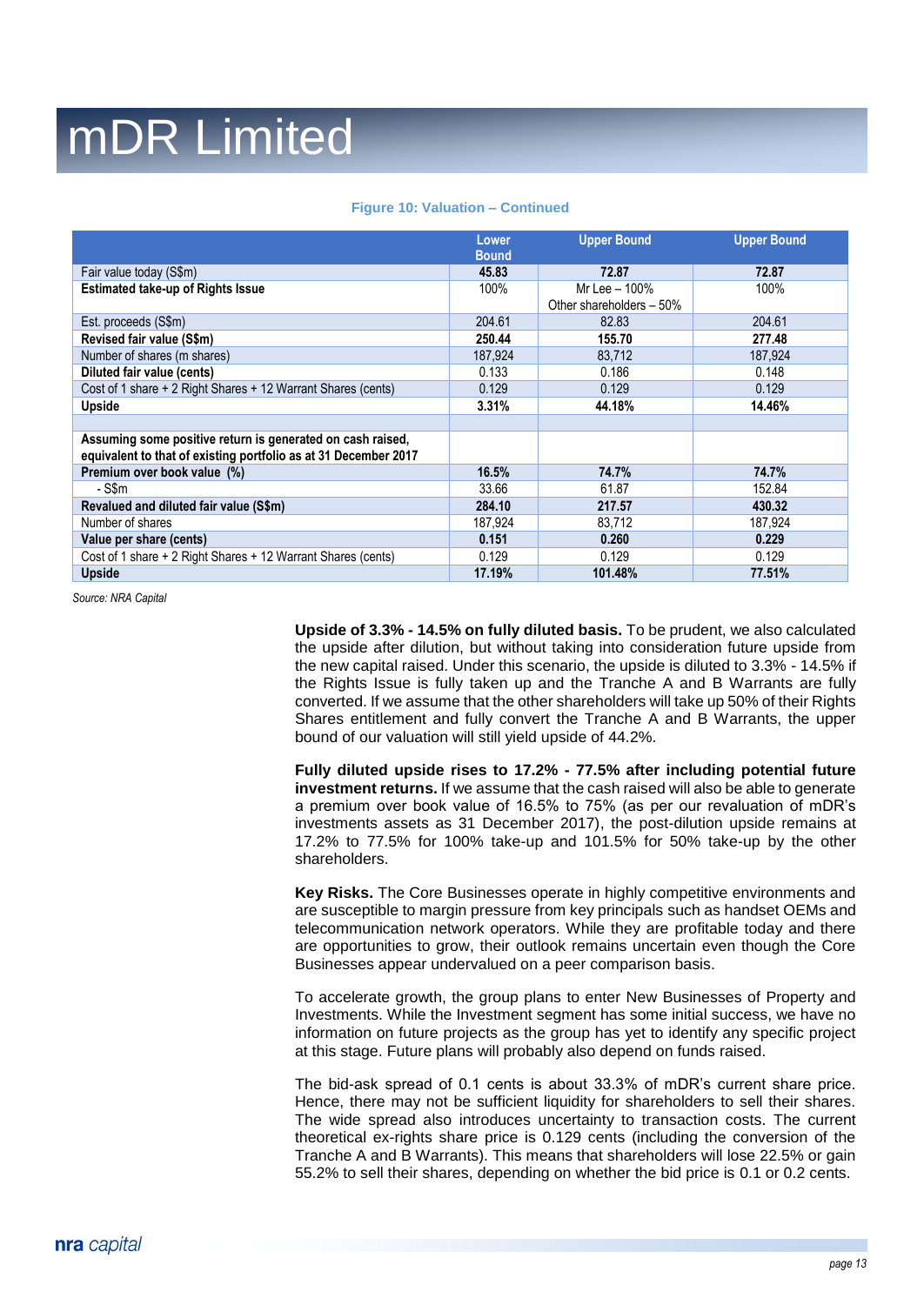**Recommendation.** In view of the wide bid-ask spread and the lack of information as to future projects, we decide not to rate mDR at this junction. However, we can conclude that

- a) The pace of new business development will likely accelerate and potentially spur more interest in the company after the New Businesses are approved.
- b) Approving all three resolutions is likely to be the most favourable for the company as the controlling shareholder will have more flexibility in funding future investments via the conversion of his warrants in the company.

That said, we are not the independent financial advisers for this transaction and shareholders should refer to their financial advisers, the shareholders' circular, the recommendation of the company's directors and the opinion of the independent financial advisers in making their decisions as to whether to approve the resolutions.

c) Investors that buy-in today and subscribe for the Rights Issue will be able to ride on future growth through their warrants.